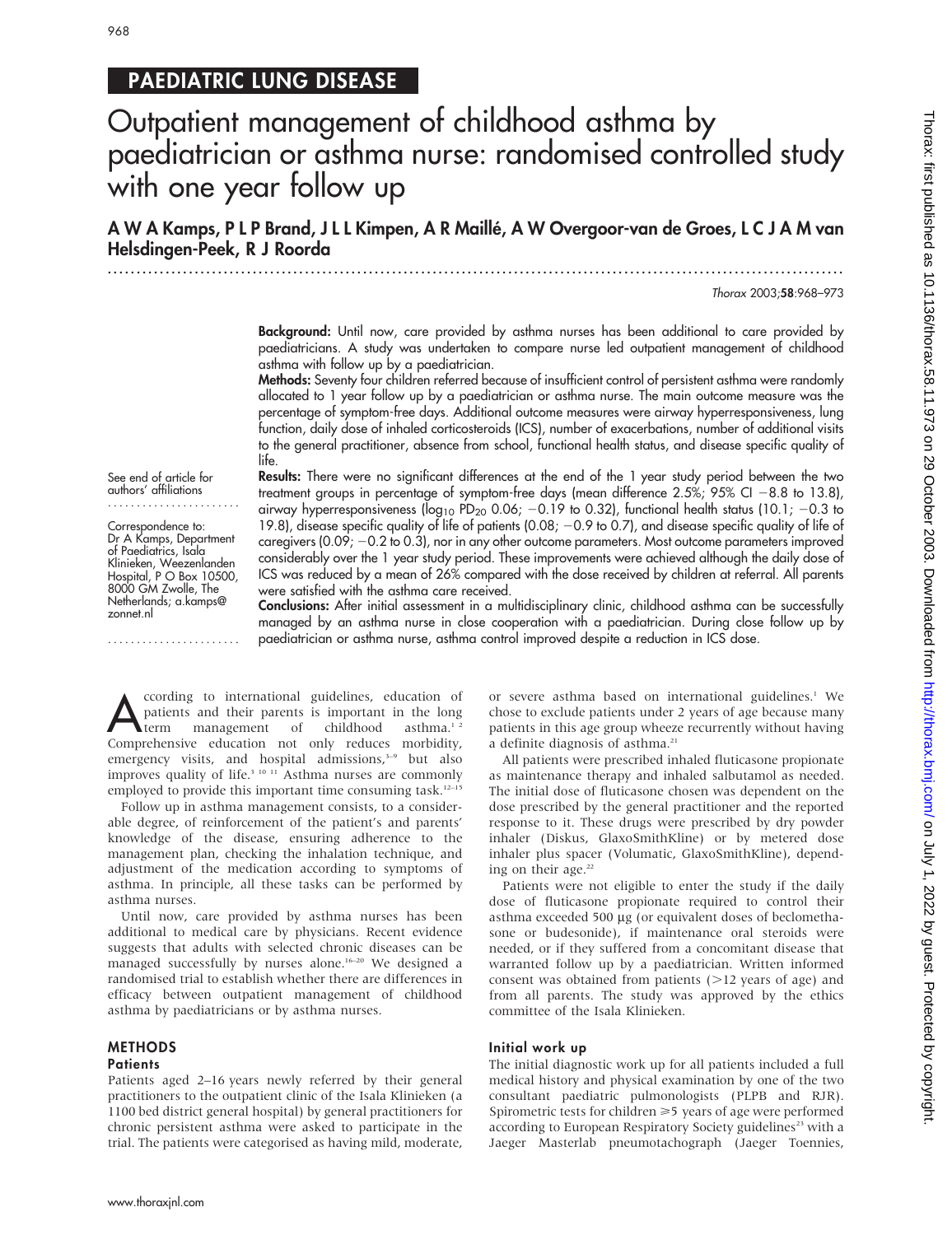Breda, The Netherlands). Expiratory flow-volume curves were recorded and the forced expiratory volume in 1 second  $(FEV<sub>1</sub>)$  was taken from the best of three reproducible manoeuvres and expressed as a percentage of the predicted value (FEV<sub>1</sub>%pred).<sup>24</sup> The bronchodilator response (BDR) was expressed as the difference between FEV<sub>1</sub>%pred measured before and 20 minutes after inhaling 800 µg salbutamol via a metered dose inhaler plus spacer device (Volumatic spacer). Methacholine challenge was performed using a dosimeter method as published previously and expressed as  $PD_{20}$  (dose of methacholine at which  $FEV_1$  falls 20% from baseline).<sup>25</sup>

In all children allergy to common inhalant allergens was assessed by radioallergosorbent test (RAST) or skin prick test unless this had been performed in the 6 months before inclusion in the study.

### Education session

An asthma nurse conducted a detailed education session with the patient and his or her parents, discussing information about the mechanisms and triggers of the disease, use of controller and reliever medication, management of acute symptoms, when to seek medical advice, and advice on environmental avoidance. Proper inhalation technique was instructed carefully and checked repeatedly until the asthma nurse was satisfied with the patient's inhalation technique.

### Randomisation

Patients were randomly assigned to follow up by either a paediatrician or an asthma nurse. Randomisation was performed using random number tables. Patients were followed up by the same healthcare provider throughout the study.

#### Follow up

Patients were seen at regular intervals (1, 3, 6, and 12 months after the start of the study). Additional follow up visits were planned individually if needed according to the judgement of the paediatrician or the asthma nurse. The educational issues described above were addressed at each follow up visit according to a checklist. The duration of the follow up visits was recorded. At the end of the study all patients were seen by the paediatrician.

The nurse led asthma care was provided by two experienced, board certified asthma nurses (AO and LvH). The asthma nurse was able to consult the paediatrician at all times to discuss medical issues of patients under her care.

#### Adjustment of medication

At each visit, after evaluation of the level of asthma control, predefined adjustments of medication were made according to a protocol. The initial dose of fluticasone was maintained during the first 3 months of the study if adequate control (few symptoms, minimal use of rescue medication ( $\leq 3$  times per week according to the diary), and no exacerbation of asthma in the last month) of the patient's asthma was achieved. At subsequent visits the dose was tapered off to the lowest effective dose required to maintain control. If the patient's asthma was considered to be inadequately controlled (frequent use of rescue medication, frequent or severe exacerbations of asthma), the dose of fluticasone was doubled. In the remaining cases the dose of fluticasone was continued. No long acting  $\beta_2$  agonists were applied following Dutch guidelines for maintenance therapy of asthma valid at the time of the study.<sup>26</sup>

If asthma control could not be achieved with fluticasone 500  $\mu$ g/day for patients treated by an asthma nurse, the patient was withdrawn from the study.

#### Data collection

Spirometric tests were performed at each regular follow up visit and methacholine challenge at the end of the study period. Patients (or their parents) were asked to record symptoms on a 4-point scale ( $0 = no$  symptoms,  $1 = mid$  symptoms,  $2 = mod$ erate symptoms,  $3 =$  severe symptoms) and use of rescue medication in a diary for 2 weeks preceding each visit. Information about asthma related absence from school (patients  $\geq 4$  years) and extra visits to the general practitioner because of respiratory symptoms was also obtained from the patient's diary and double checked at each follow up visit. At the end of the study parents completed a short questionnaire on their satisfaction with the asthma care received.

### Outcome measures

The primary outcome measure was the difference in percentage of symptom free days between the two treatment groups. Secondary outcome measures were lung function, airway hyperresponsiveness, dose of inhaled corticosteroids, use of rescue medication, absence from school, extra visits to the general practitioner, disease specific quality of life, and functional health status.

#### Functional health status

The functional health status of the children was assessed at baseline, after 6 months, and at the end of the study. Two validated questionnaires were used—namely, the Dutch parental versions of the Functional Status II (FSII) and the RAND general health rating index.<sup>27 28</sup> The FSII generic questionnaire consists of 14 questions about the child's behaviour during the previous 2 weeks and the effect of disease on it. The cumulative score lies between 0 and 100, with 100 indicating no behavioural problems. The RAND general health rating index is a 7 item questionnaire. The cumulative score of the items is between 7 and 32. A higher score indicates a better health status.

As a reference group for functional health status, caregivers of healthy classmates of children participating in the study were asked to complete both the FSII and RAND questionnaire.

### Disease specific quality of life

Disease specific QOL was measured, both for patients and their caregivers, at baseline and 6 and 12 months after the start of the study. The Dutch version of the Paediatric Asthma Quality of Life questionnaire (PAQLQ) was used, including 23 items on activity limitation, symptoms, and emotional function.29 The Paediatric Asthma Caregiver's Quality of Life questionnaire (PACQLQ) consists of 13 items on the emotional responses of caregivers and interference with family activities.<sup>30</sup> Answers are expressed on a 7-point scale, a higher score reflecting a better quality of life.

### Statistical analyses

Power calculation was based on the aim to be able to detect a difference of 15% between groups in the percentage of symptom-free days. Assuming standard deviations of 20% and a two tailed alpha of 0.05, a sample size of 70 patients was needed to achieve a power of at least 85%.

Variables were checked for normal distributions. Normally distributed variables are presented as mean (SD) and not normally distributed variables as median (range).  $PD_{20}$ results were logarithmically transformed  $(log_{10}PD_{20})$  to normalise the data and presented as the geometric mean (range). The mean daily dose of fluticasone during the study was calculated for each patient. From the diary, median symptom scores, mean percentage of symptom-free days, and percentage of rescue medication-free days were calculated for each patient and extrapolated over each follow up period. Differences within and between groups were analysed using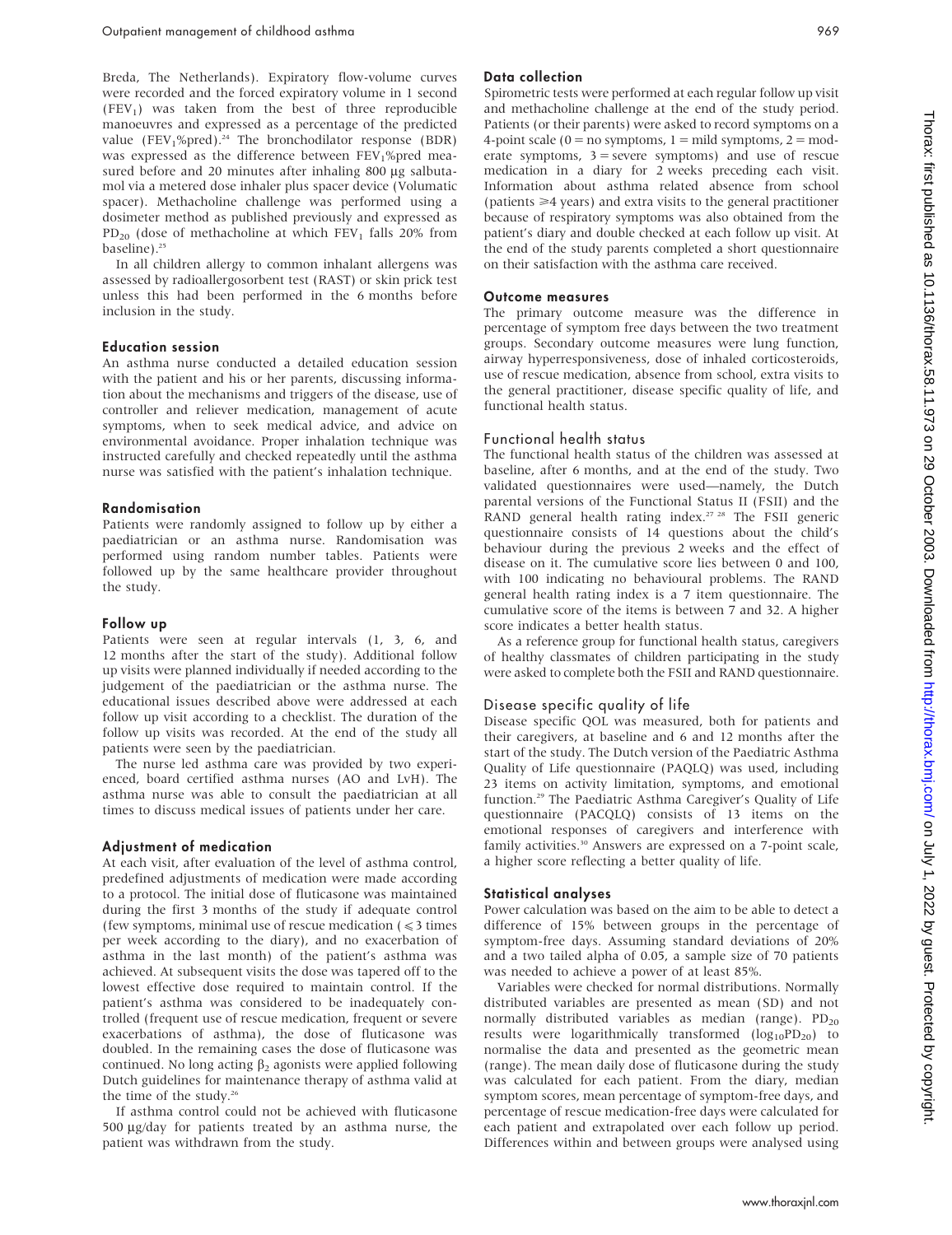parametric and non-parametric tests depending on the distribution of continuous data, and  $\chi^2$  tests for proportions. The mean differences between groups in level of  $PD_{20}$ , functional health status, and disease specific QOL at the end of the study were adjusted for baseline values (analysis of covariance). SPSS for Windows was used to analyse the data.

### RESULTS

### Clinical outcome

Between December 1999 and December 2000, 74 patients (out of 75 referred) were randomly assigned to follow up by either a paediatrician or asthma nurse. The mother of one patient declined to participate because she was pregnant. Seventy three (99%) of the patients completed the study. One patient followed up by an asthma nurse was diagnosed with tracheomalacia during the study period and excluded from the study. The baseline demographic and clinical characteristics of patients in both groups were comparable (table 1).

| <b>Table 1</b> Baseline characteristics of patients treated by<br>paediatrician or asthma nurse* |                             |                            |  |  |
|--------------------------------------------------------------------------------------------------|-----------------------------|----------------------------|--|--|
|                                                                                                  | Paediatrician<br>$(n = 37)$ | Asthma nurse<br>$(n = 37)$ |  |  |
| Age (years)                                                                                      | 6.8(3.5)                    | 5.9(3.6)                   |  |  |
| Sex (boys/girls)                                                                                 | 22/15                       | 25/12                      |  |  |
| % mild persistent asthma                                                                         | 24.3                        | 18.9                       |  |  |
| % moderate persistent asthma                                                                     | 64.9                        | 70.3                       |  |  |
| % severe persistent asthma                                                                       | 10.8                        | 10.8                       |  |  |
| Allergy (% positive)                                                                             | 64.9                        | 56.8                       |  |  |
| Family history of asthma (%<br>positive)+                                                        | 48.6                        | 40.5                       |  |  |
| ICS dose (µg/day)§                                                                               | 204 (198)                   | 238 (233)                  |  |  |
| $FEV_1$ (%pred) $\ddagger$                                                                       | 98.7 (11.9)                 | 96.6 (15.6)                |  |  |
| <b>BDR (%)</b>                                                                                   | 7.9(8.1)                    | 12.6(11.3)                 |  |  |
| $log_{10}PD_{20}$ (µg)                                                                           | 2.1(0.7)                    | 1.8(0.6)                   |  |  |
| QOL (caregivers)¶<br>QOL (children)**                                                            | 5.9(0.8)<br>5.0(1.3)        | 6.1(0.7)<br>5.4(1.1)       |  |  |
| <b>FSII</b> score                                                                                | 65.7 (17.2)                 | 76.5 (18.9)                |  |  |
| <b>RAND</b> score                                                                                | 19.6(4.6)                   | 21.3(5.4)                  |  |  |

 $BDR = bronchodilator$  response (change in FEV<sub>1</sub> %pred after bronchodilator); ICS = inhaled corticosteroids; QOL = quality of life. \*Results are presented as mean (SD) unless otherwise specified. -Parent or sibling diagnosed with asthma.  $\text{\#Paths} \geqslant 5$  years of age performed lung function measurements (n = 24 in paediatrician group,  $n = 19$  in asthma nurse group). **5Mean daily dose of all patients (fluticasone equivalent)** Disease specific quality of life of caregivers

\*\*Disease specific quality of life of children >7 years of age.

The mean percentage of symptom-free days throughout the study was comparable between the two treatment groups (table 2).

Fifty eight (78%) of the patients had already been prescribed ICS by their general practitioner before referral (table 1). For these 58 patients the mean dose of ICS at the end of the study was significantly lower than at baseline (215 (168)  $v$  289 (207)  $\mu$ g/day; p = 0.03, fig 1). The maximum dose of fluticasone prescribed during the study was  $\leq 500 \text{ µg/day}$ for 99% of the patients. Only one patient, 16 years of age and followed up by an asthma nurse, was prescribed  $1000 \mu$ g/day after the initial assessment by the paediatrician. At the next visit after 1 month, asthma control was achieved and the dose of fluticasone tapered off to 500 µg/day.

The percentage of patients who demonstrated a correct inhalation technique significantly increased from 65% to 95% at the end of the study ( $p<0.0001$ ), without a significant difference between the two treatment groups.

 $PD_{20}$  improved significantly during the study and to a comparable level in both groups ( $p = 0.001$ , table 2). There were no significant differences between groups in any of the other clinical end points (table 2). There were no emergency room visits or hospital admissions due to asthma.

### Functional health status

Mean (SD) FSII score of all patients improved significantly from baseline  $(75.0 \t(17.4))$  to the end of the study  $(87.8$  $(14.0)$ ; mean difference 12.8; 95% CI 4.5 to 18.5, p = 0.002). The mean difference in FSII score between the two treatment groups at the end of the study was 10.1 (95% CI  $-0.3$  to



Figure 1 Mean (SE) dose of inhaled corticosteroids (ICS) during the study for patients followed up by paediatrician ( $\circ$ , n = 28) and asthma nurse ( $\bullet$ , n = 30) in patients who had already been prescribed ICS by their general practitioner.

| Table 2 Results at end of study for patients treated by paediatrician or asthma nurse* |                |              |                              |         |  |  |
|----------------------------------------------------------------------------------------|----------------|--------------|------------------------------|---------|--|--|
| Mean (SD)                                                                              | Paediatrician  | Asthma nurse | Mean (95% CI) difference     | p value |  |  |
| $FEV_1$ (%pred)†                                                                       | 103.0(11.5)    | 101.4 (15.0) | 1.6 $(-5.5 \text{ to } 8.7)$ | 0.65    |  |  |
| $log_{10}PD_{20}$                                                                      | 2.5(0.5)       | 2.4(0.6)     | $0.1$ (-0.2 to 0.3)          | 0.63    |  |  |
| Symptom-free days (%) 70.5 (24.2)                                                      |                | 68.0 (22.5)  | $2.5$ (-8.8 to 13.8)         | 0.54    |  |  |
| Rescue medication-free 76.8 (28.6)<br>days $(\%)$                                      |                | 75.8 (20.9)  | $1.0$ (-11.1 to 13.2)        | 0.40    |  |  |
| Median (range)                                                                         |                |              | Median (95% CI) difference   |         |  |  |
| Fluticasone (µq)¶                                                                      | $200(0 - 636)$ | 200 (0-500)  | $0 (-49.0 \text{ to } 24.1)$ | 0.75    |  |  |
| Exacerbationst                                                                         | $0(0-2.0)$     | $0(0-2.0)$   | 0(0 to 0)                    | 0.37    |  |  |
| Visits to GP <sub>±</sub>                                                              | $0(0-3.0)$     | $0(0-3.0)$   | 0(0 to 0)                    | 0.11    |  |  |
| School absences                                                                        | $0(0-21.0)$    | $0(0-23.0)$  | 0(0 to 0)                    | 0.80    |  |  |
| Daytime symptom score 0.4 (0-1.4)                                                      |                | $0.4(0-1.2)$ | $0.01$ (-0.2 to 0.2)         | 0.83    |  |  |
| Night time symptom<br>score                                                            | $0.3(0-1.2)$   | $0.3(0-1.4)$ | $0.1$ (-0.2 to 0.1)          | 0.24    |  |  |

\*Results are presented as mean (SD) or median (range).

†Patients ≥5 years of age performed lung function measurements (n=31 in paediatrician group, n=24 in asthma nurse group).

`Number per patient per year.

 $1$ Number of days per year for patients  $\geq 4$  years of age

Median daily dose of fluticasone during the study.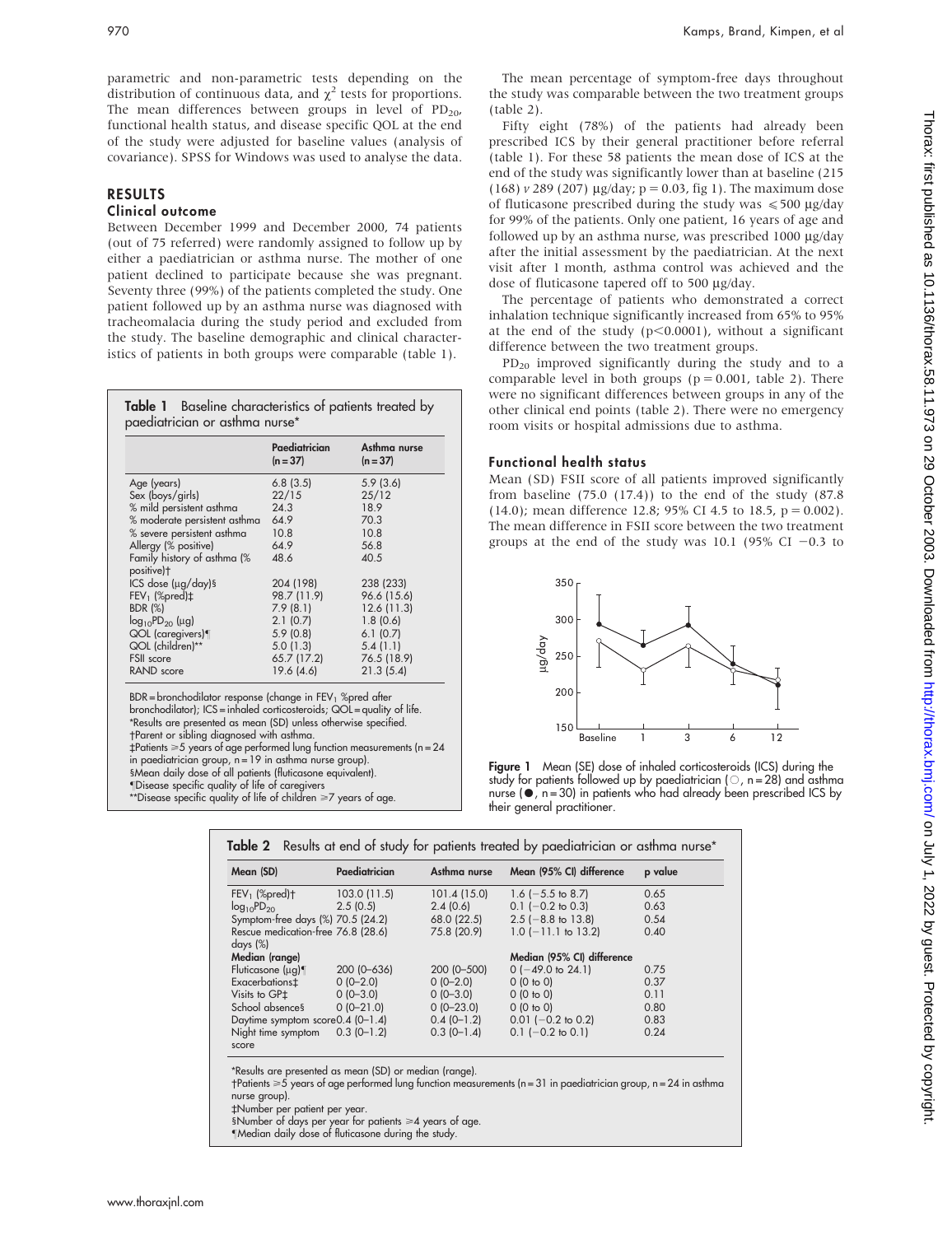

Figure 2 Mean (SE) FSII score for both treatment groups (closed bars = paediatrician, open bars = asthma nurse) at baseline and after 6 and 12 months of follow up. Dashed line represents the mean FSII score of the control group.

19.8). For the RAND general health rating index the mean (SD) score also significantly improved from 21.3 (4.8) to 24.0  $(4.1)$  (mean difference 2.7; 95% CI 1.1 to 4.5, p = 0.003) The mean difference in RAND score between both groups at the end of the study was 0.1 (95% CI  $-2.8$  to 2.7).

To put the FSII scores of our study population into perspective, we compared them with the scores of a healthy reference population  $(n = 57)$ . At baseline the mean FSII score of the asthmatic children was significantly lower than that of healthy children (75.0  $\nu$  91.0; p<0.001), but scores were comparable at the end of the study  $(87.8 \text{ v } 91.0;$  $p = 0.06$ , fig 2).

At the start of the study patients had significantly lower mean RAND scores than healthy children (21.3  $v$  27.9; p<0.001). RAND scores improved significantly in patients, but never reached the level of healthy children (24.0 v 27.9;  $p<0.001$ ).

### Disease specific quality of life

The mean overall disease specific QOL score significantly improved throughout the study for both patients (mean difference 0.8; 95% CI 0.4 to 1.3,  $p = 0.001$ ) and their caregivers (mean difference 0.5; 9% CI 0.4 to 0.7, p<0.0001). These improvements in QOL were not significantly different between groups (fig 3). At the end of the study the mean differences in disease specific QOL for patients and caregivers were 0.08 (95% CI  $-0.9$  to 0.7) and



Figure 3 Mean (SE) overall disease specific quality of life score of patients and caregivers at baseline and after 6 and 12 months follow up (closed bars = paediatrician, open bars = asthma nurse).

0.09 (95% CI  $-0.2$  to 0.3), respectively. The improvements in the subdomains were also statistically significant and comparable between the two groups (data not shown).

### Time investment of paediatrician and asthma nurse

The mean (SD) time spent on patient contact was 136 (14) and 187 (41) minutes for paediatricians and asthma nurses, respectively  $(p<0.001)$ . During the study period the asthma nurses consulted the paediatrician 22 times for 16 patients representing 43% of all patients and 8.7% of all patients' visits to an asthma nurse. This was most commonly for a physical examination in cases of inadequate asthma control.

### Parental satisfaction with asthma care

All parents were satisfied with the asthma care received. In retrospect, 6% and 3% of the parents whose child was randomised to follow up by an asthma nurse or paediatrician, respectively, had the desire to have their child seen by a paediatrician more often  $(p = 0.51)$ . Of the parents whose child was treated by an asthma nurse or paediatrician, 94% and 82%, respectively, would not object to asthma nurse led management of their child's asthma in the future ( $p = 0.28$ ).

#### **DISCUSSION**

This study shows no differences between outpatient management of children with asthma by a hospital based asthma nurse and traditional management by a paediatrician. No significant differences were found between groups in any of the outcome measures. The study was powered as a comparative trial, not as an equivalence study. The power was sufficient to show that the difference in percentage of symptom-free days between the two treatment groups was unlikely to be larger than 15%. All primary and secondary end points were comparable between groups at the end of the study (table 2); there was no trend in the data to suggest that an increase in power (for example, as an equivalence study) would have yielded different results.

During the study statistically and clinically relevant improvements in airway hyperresponsiveness, functional health status, and disease specific quality of life were seen. In accordance with earlier studies, children with asthma had poorer functional health status at the beginning of the study than their healthy peers, $27 \times 31$  but by the end of the study they had reached a comparable functional health status. Our study did not have a placebo control group because this was considered to be ethically unjustified. Strictly speaking, therefore, it is possible that the improvements observed in airway hyperresponsiveness, functional health status, and disease specific quality of life are an expression of the natural history of asthma in this cohort, rather than the result of the medical and educational interventions applied. However, the improvements in airway hyperresponsiveness, functional health status, and disease specific quality of life observed in our study are comparable to those found in controlled studies on the effects of education<sup>3 10 11 32</sup> and inhaled fluticasone.<sup>33</sup> <sup>34</sup>

Most of the children in our study had already been treated with ICS but had been referred by their general practitioner because of insufficient control of symptoms. After the comprehensive education provided, the percentage of patients with correct inhalation technique increased considerably. This finding confirms our earlier observations that many asthmatic children, even when they have received inhalation instruction in primary care, have poor inhalation technique.35 We believe that this improved inhalation technique is an important contributing factor to the improved disease stability experienced by the patients during the study. Importantly, this improvement was achieved without increasing the dose of ICS, which strongly suggests that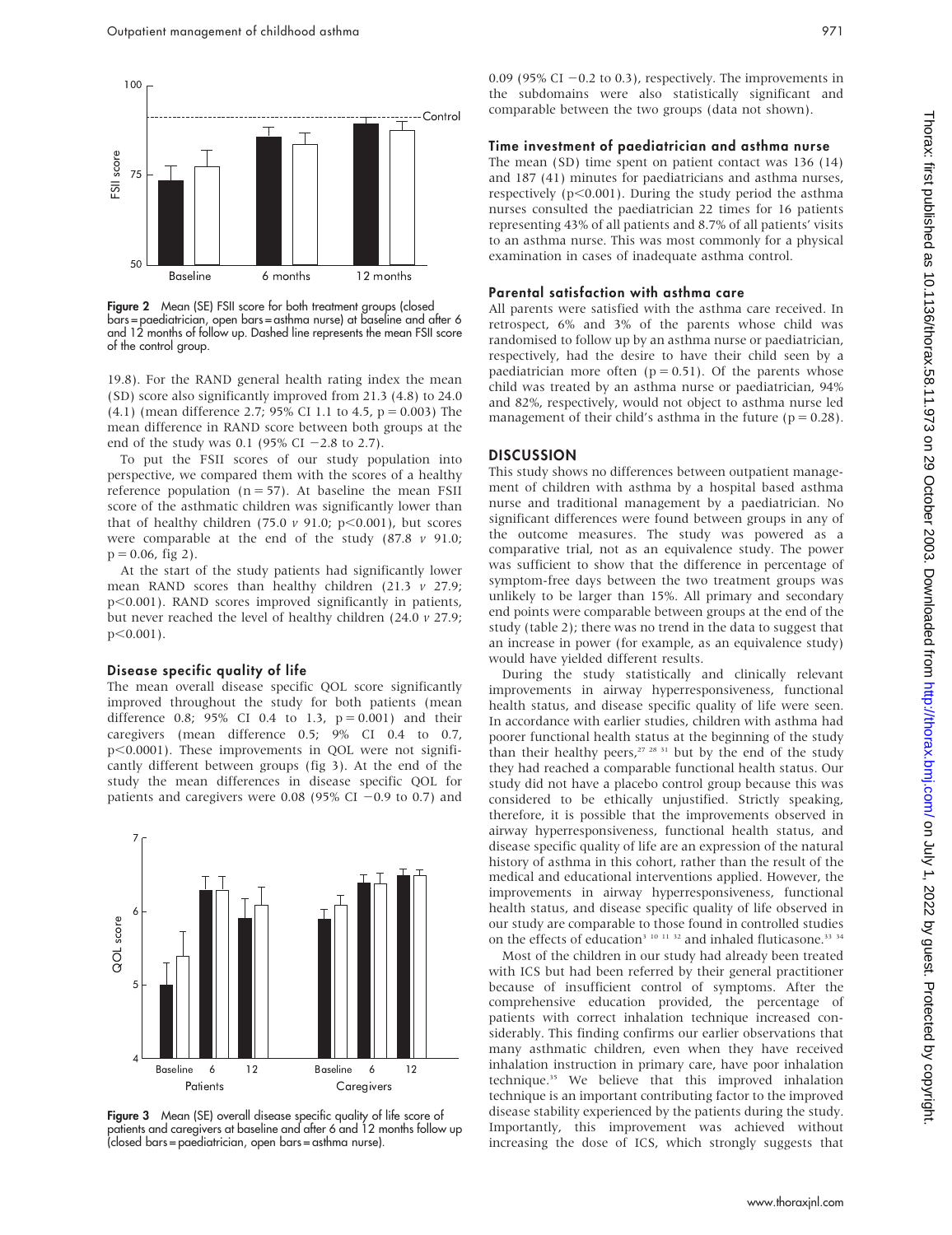comprehensive patient education and close follow up is very important in the management of childhood asthma.

Many of the children we studied could well be managed in primary care once their asthma is controlled. However, our results emphasise that comprehensive patient education and regular follow up are prerequisites to maintain good asthma control. In our clinic, newly referred patients diagnosed with asthma are asked to visit the outpatient clinic 4–5 times during the first year.

Apart from the expertise of the asthma nurses, we believe that two factors in our study design were important in determining the success of asthma management by asthma nurses. Firstly, the asthma nurse could consult the paediatrician for medical advice, physical examination, or other queries at all times throughout the study. Although this was not a frequent event, the availability of low threshold paediatrician consultation helped to build confidence in the reliability of the nurse led follow up in patients, nurses, and physicians. Secondly, the treatment protocol gave clear guidelines when to increase, reduce, or maintain the dose of ICS, allowing the asthma nurses to adjust treatment independently within certain limits.

Until now, the contribution of the asthma nurse has been complementary to that of the physician.12–15 The results of our study clearly show that asthma nurses can take over large parts of long term management of mild to moderate childhood asthma from physicians without compromising quality of care or control of disease. This is in accordance with findings in adults with stable chronic disease in primary and secondary care.<sup>16-20</sup>

Because our study was conducted in a hospital based asthma clinic, our results cannot be extrapolated to a primary care setting. Further studies are needed to evaluate whether asthma management can be performed safely and effectively by asthma nurses alone in primary care. Similarly, the extent to which the results of this study can be extrapolated to other secondary care clinics deserves discussion. In this study, the efficacy of childhood asthma management by a paediatric pulmonologist was compared with care provided by an experienced asthma nurse. In many hospitals routine asthma follow up is provided by general paediatricians or junior doctors. Because it has been shown that specialist care results in better asthma control than management by general paediatricians,<sup>36</sup> nurse led care may even be superior to doctor led care in such settings. This emphasises the need to train junior doctors adequately in the management of childhood asthma. Finally, because patients with mild intermittent and most severe asthma were not represented in our study population, further studies are needed to assess the efficacy of nurse led asthma care in the extremes of the asthma severity spectrum in children.

In conclusion, we have shown that the efficacy of nurse led outpatient management of childhood asthma was not different from traditional management by a paediatrician. Patients improved considerably despite using a lower dose of ICS, emphasising the importance of comprehensive education and regular follow up. Implementation of such nurse led asthma care will have a considerable impact on the use of healthcare resources.

### ACKNOWLEDGMENTS

This study was sponsored by Isala Klinieken (innovation of care project) and GlaxoSmithKline (unrestricted educational grant for A Kamps).

### .....................

### Authors' affiliations

A W A Kamps, P L P Brand, A W Overgoor-van de Groes, L C J A M van Helsdingen-Peek, R J Roorda, Department of Paediatrics, Isala Klinieken, Zwolle, The Netherlands

J L L Kimpen, Wilhelmina Children's Hospital, University Medical Centre, Utrecht, The Netherlands

A R Maillé, Julius Center for Health Sciences and Primary Care, University Medical Centre, Utrecht, The Netherlands

Sponsored by GlaxoSmithKline.

A Kamps was supported by an unrestricted educational grant from GlaxoSmithKline. Both P Brand and RJ Roorda have been involved in clinical trials sponsored by GlaxoSmithKline. None of the other authors has any conflict of interest.

A Kamps was the overall study coordinator and was involved in the protocol design, data analysis and interpretation, and in writing the report. P Brand and RJ Roorda were involved in protocol design, data analysis and interpretation, and in writing and editing the report. RJ Roorda and P Brand were also responsible for clinical care and patient recruitment. A Overgoor and L van Helsdingen-Peek provided clinical care and were involved in editing the report. J Kimpen contributed to the protocol design and was involved in editing the report. A R Maillé was involved in analysis of quality of life data and interpretation, and in editing the manuscript.

#### REFERENCES

- 1 British Thoracic Society, Scottish Intercollegiate Guidelines Network (SIGN). British guideline on the management of asthma. Thorax 2003;58(Suppl  $11 - 94$
- 2 National Heart Lung, Blood Institute, National Institutes of Health. International consensus report on diagnosis and treatment of asthma. NHLBI Publication No 92-3091. Eur Respir J 1992;5:601-41.
- 3 Kelly CS, Morrow AL, Shults J, et al. Outcomes evaluation of a comprehensive intervention program for asthmatic children enrolled in Medicaid. Pediatrics 2000;105:1029–35.
- 4 Greineder DK, Loane KC, Parks P. Reduction is resource utilization by an asthma outreach program. Arch Pediatr Adolesc Med 1995;149:415–20.
- 5 Evans R III, Gergen PJ, Mitchell H, et al. A randomised clinical trial to reduce asthma morbidity among inner-city children: results of the national cooperative inner-city asthma study. J Pediatr 1999;135:332–8.
- 6 Wesseldine LJ, McCarthy P, Silverman M. Structured discharge procedure for children admitted to hospital with acute asthma: a randomised controlled trial of nursing practice. Arch Dis Child 1999;80:110–4.
- 7 Wilson SR, Latini D, Starr NJ, et al. Education of parents of infants and very young children with asthma: a developmental evaluation of the wee wheezers program. J Asthma 1996;33:239–45.
- 8 Ronchetti R, Indinnimeo L, Bonci E, et al. Asthma self-management programme in a population ot Italian children: a multicentric study. *Eur Respir .*<br>1997;**10**:1248–53.
- 9 Hughes DM, McLeod M, Garner B, et al. Controlled trial of home and ambulatory program for asthmatic children. Pediatrics 1991;87:54–61.
- 10 Munzenberger PJ, Vinuya RZ. Impact of an asthma program on the quality of lite ot children in an urban setting. *Pharmacotherapy* 2002;**22**:1055–62.<br>11 **Bratton DL**, Price M, Gavin L, *et al.* Impact of a multidisciplinary day program
- on disease and healthcare costs in children and adolescents with severe asthma. Pediatr Pulmonol 2001;31:177–89.
- 12 Charlton I, Charlton G, Broomfield J, et al. Audit of the effect of a nurse run asthma clinic on workload and patient morbidity in a general practice. Br J Gen Pract 1991;41:227–31.
- 13 Charlton I, Antoniou AG, Atkinson J, et al. Asthma at the interface: bridging the gap between general practice and a district general hospital. Arch Dis  $Chi\bar{d}$  1994:70:313-8.
- 14 Madge P, McColl J, Paton J. Impact of a nurse-led home management training programme in children admitted to hospital with acute asthma: a randomised controlled trial. Thorax 1997;52:223-8.
- 15 Greineder DK, Loane KC, Parks P. A randomised controlled trial of a pediatric asthma outreach program. J Allergy Clin Immunol 1999;103:436–40.
- 16 Sharples LD, Edmunds J, Bilton D, et al. A randomised controlled crossover trial of a nurse practitioner versus doctor led outpatient care in a bronchiectasis clinic. Thorax 2002;57:661–6.
- 17 Mundinger MO, Kane RL, Lenz ER, et al. Primary care outcomes in patients
- treated by nurse practitioners or physicians. JAMA 2000;283:59–68. 18 Moore S, Corner J, Haviland J, et al. Nurse led follow up and conventional medical follow up in management of patients with lung cancer. BMJ 2002;325:1145–7.
- 19 Lindberg M, Ahlner J, Ekström T, et al. Asthma nurse practice improves outcomes and reduces costs in primary health care. Scand J Caring Sci 2002;16:73–8.
- 20 Hill J, Bird HA, Harmer R, et al. An evaluation of the effectiveness, safety and acceptability of a nurse practitioner in a rheumatology outpatient clinic. Br J Rheumatol 1994;33:283–8.
- 21 Keeley DJ, Silverman M. Issues at the interface between primary and secondary care in the management of common respiratory disease. 2: Are we too ready to diagnose asthma in children? Thorax 1999;54:625–8.
- 22 O'Callaghan C, Barry PW. How to choose delivery devices for asthma. Arch Dis Child 2000;82:185–7.
- 23 Standardized lung function testing: official statement of the European Respiratory Societ. Eur Respir J 1993;16(suppl):1–100.